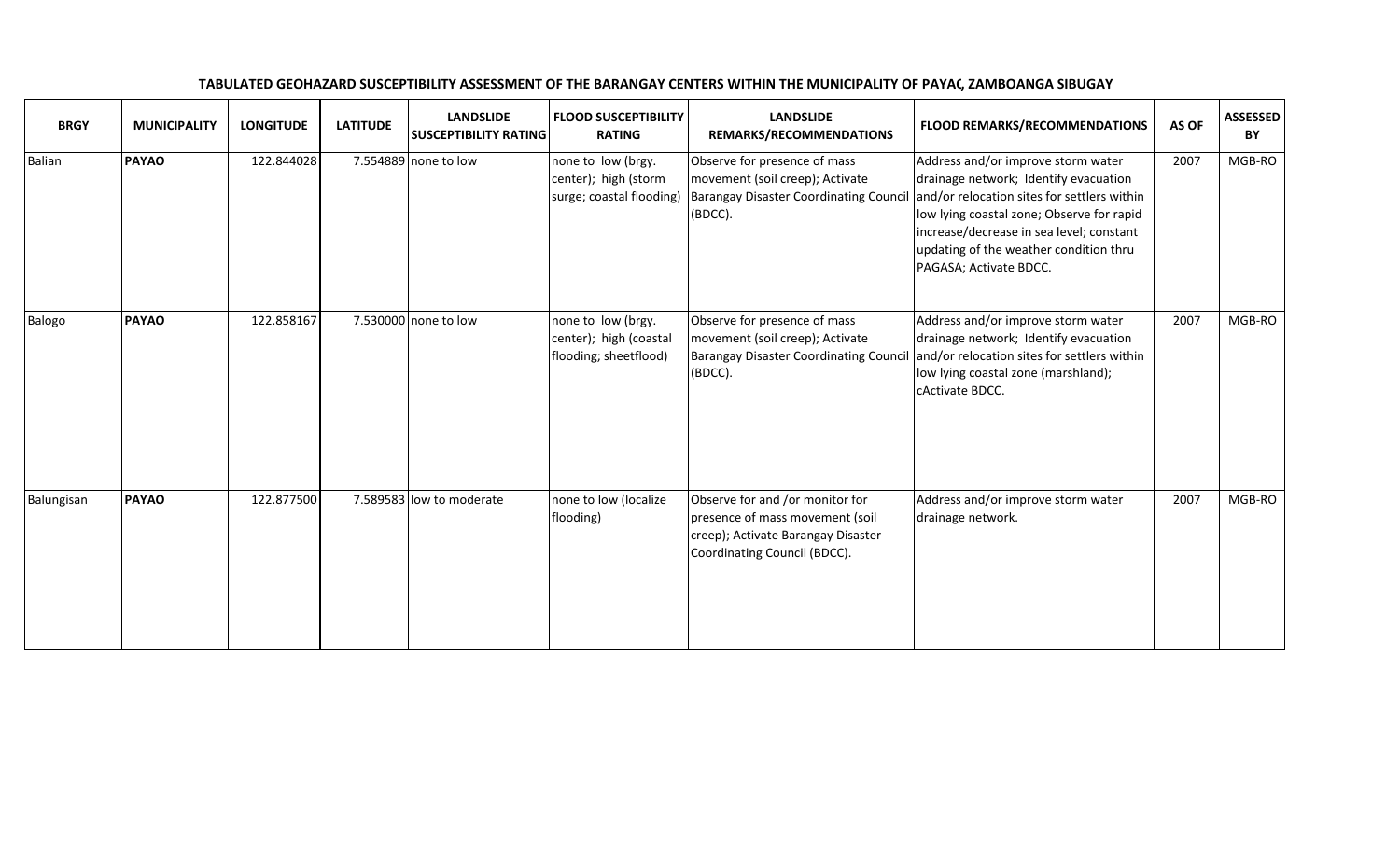| Binangonan     | <b>PAYAO</b> | 122.868861 | 7.643250 low |                                                                     | none to low -brgy.<br>center (minor<br>flashflood along gullies;<br>localize flooding); High<br>(Sibuguey River) | Observe for presence of mass<br>movement (soil creep); Activate<br><b>Barangay Disaster Coordinating Council</b><br>(BDCC).                             | Address and/or improve storm water<br>drainage network; Identify evacuation<br>and/or relocation sites for settlers within<br>the floodplain and/or riverbank; Observe<br>for rapid increase/decrease in sea level;<br>constant updating of the weather<br>condition thru PAGASA; Activate BDCC.                                                                                                  | 2007 | MGB-RO |
|----------------|--------------|------------|--------------|---------------------------------------------------------------------|------------------------------------------------------------------------------------------------------------------|---------------------------------------------------------------------------------------------------------------------------------------------------------|---------------------------------------------------------------------------------------------------------------------------------------------------------------------------------------------------------------------------------------------------------------------------------------------------------------------------------------------------------------------------------------------------|------|--------|
| <b>Bulacan</b> | <b>PAYAO</b> | 122.855583 |              | 7.583306 low to moderate                                            | none to low (localize<br>flooding)                                                                               | Observe for and /or monitor for<br>presence of mass movement (soil<br>creep); Activate Barangay Disaster<br>Coordinating Council (BDCC).                | Address and/or improve storm water<br>drainage network.                                                                                                                                                                                                                                                                                                                                           | 2007 | MGB-RO |
| Bulawan        | <b>PAYAO</b> | 122.838333 |              | 7.642778 none to low                                                | high (flashflood and<br>sheetflood of Sibuguey<br>River)                                                         | Observe for presence of mass<br>movement (soil creep); Activate<br>Barangay Disaster Coordinating Council<br>(BDCC).                                    | Address and/or improve storm water<br>drainage network; Identify evacuation<br>and/or relocation sites for settlers within<br>the floodplain and/or riverbank; Observe<br>for rapid increase/decrease in sea level;<br>constant updating of the weather<br>condition thru PAGASA; Activate BDCC.                                                                                                  | 2007 | MGB-RO |
| Calape         | <b>PAYAO</b> | 122.857111 |              | 7.623694 none to low (brgy.<br>center) high (riverbank<br>scouring) | moderate (flashflood<br>within creek)                                                                            | Observe for and/or monitor for<br>presence of mass movement (tension<br>cracks; soil creep); Activate Barangay<br>Disaster Coordinating Council (BDCC). | Address and/or improve storm water<br>drainage network; Observe for rapid<br>increase/decrease in flood water level<br>possible accompanied by increase<br>turbidity and soil content; Constant<br>updating of the weather condition thru<br>PAGASA. Activate BDCC; Identify<br>evacuation and or relocation site for<br>settlers near the low lying floodplain<br>section of the creek channels; | 2007 | MGB-RO |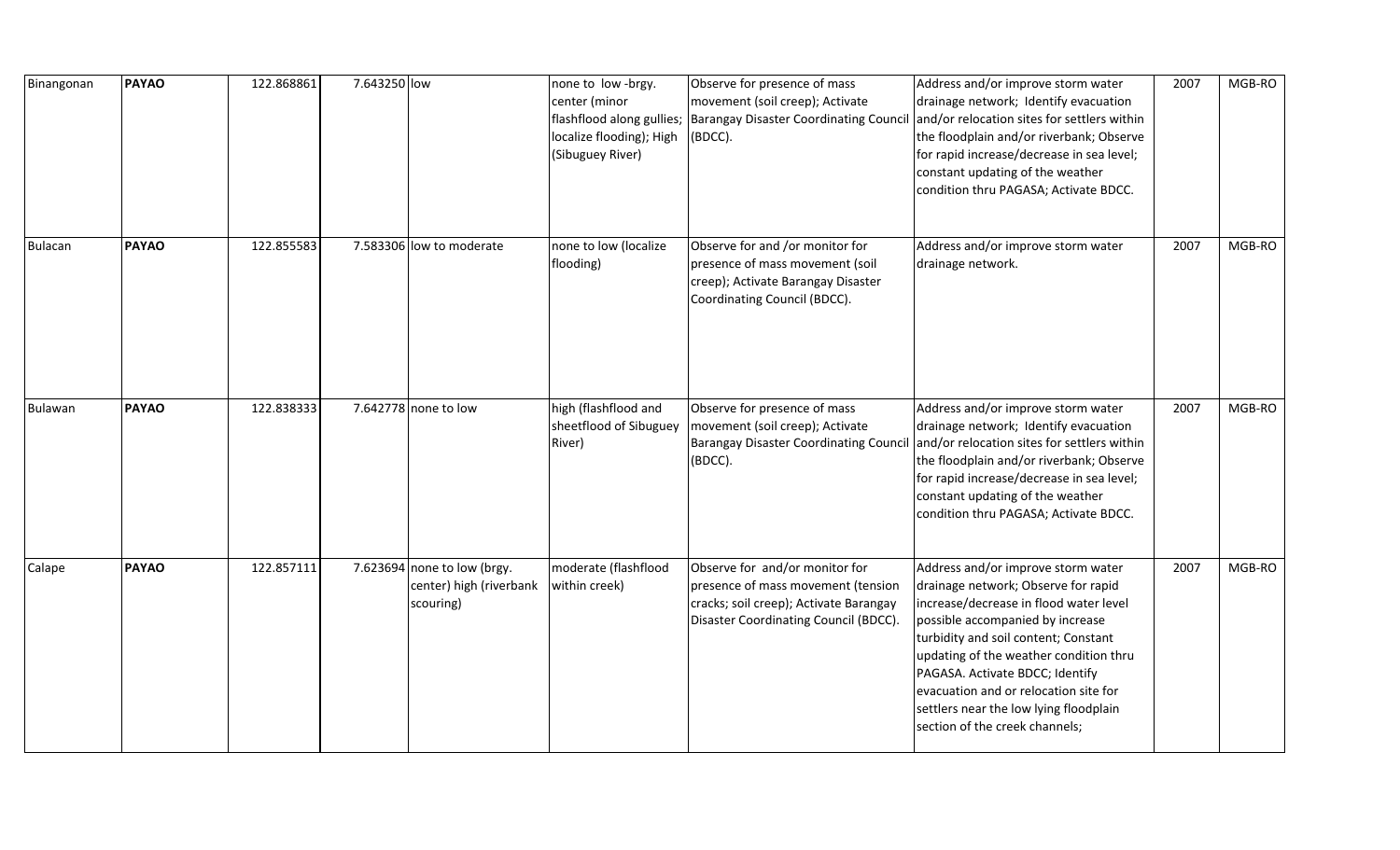| Dalama         | <b>PAYAO</b> | 122.812194 |               | 7.509556 none to low                                 | none to low (brgy.<br>center); high (storm<br>surge; coastal flooding) | Observe for presence of mass<br>movement (soil creep); Activate<br>Barangay Disaster Coordinating Council<br>(BDCC).                                                                                                                                                                                                                                                   | Address and/or improve storm water<br>drainage network; Identify evacuation<br>and/or relocation sites for settlers within<br>low lying coastal zone; Observe for rapid<br>increase/decrease in sea level; constant<br>updating of the weather condition thru<br>PAGASA; Activate BDCC. | 2007 | MGB-RO |
|----------------|--------------|------------|---------------|------------------------------------------------------|------------------------------------------------------------------------|------------------------------------------------------------------------------------------------------------------------------------------------------------------------------------------------------------------------------------------------------------------------------------------------------------------------------------------------------------------------|-----------------------------------------------------------------------------------------------------------------------------------------------------------------------------------------------------------------------------------------------------------------------------------------|------|--------|
| Fatima (Silal) | <b>PAYAO</b> | 122.859639 |               | 7.601694 moderate (brgy.<br>center); high (road cut) | moderate (flashflood<br>within gullies/creek)                          | Minor landslide along road cut;<br>Monitor and observe for progress and<br>presence of mass movement (tension<br>cracks, soil creep) along the steep<br>slopes ; Observe for displace ground<br>surfaces or seeps in areas that are not<br>typically wet; Identify evacuation<br>and/or relocation site; Activate<br>Barangay Disaster Coordinating Council<br>(BDCC). | Observe for rapid increase/decrease<br>floodwater; Activate BDCC.                                                                                                                                                                                                                       | 2007 | MGB-RO |
| Guintolan      | <b>PAYAO</b> | 122.920083 |               | 7.611333 moderate                                    |                                                                        | low to moderate (creek) Observe for presence of mass<br>movement (soil creep); Activate<br><b>Barangay Disaster Coordinating Council</b><br>(BDCC).                                                                                                                                                                                                                    | Observe for rapid increase/decrease of<br>floodwater possibly accompanied by<br>increase turbidity and soil content;                                                                                                                                                                    | 2007 | MGB-RO |
| Guiwan         | <b>PAYAO</b> | 122.819111 | 7.673750 none |                                                      | high                                                                   | none                                                                                                                                                                                                                                                                                                                                                                   | Address and/or improve storm water<br>drainage network; Identify evacuation<br>and/or relocation sites' Develop an early<br>warning system intended for flood<br>related hazard prevention; constant<br>updating of the weather condition thru<br>PAGASA; Activate BDCC.                | 2007 | MGB-RO |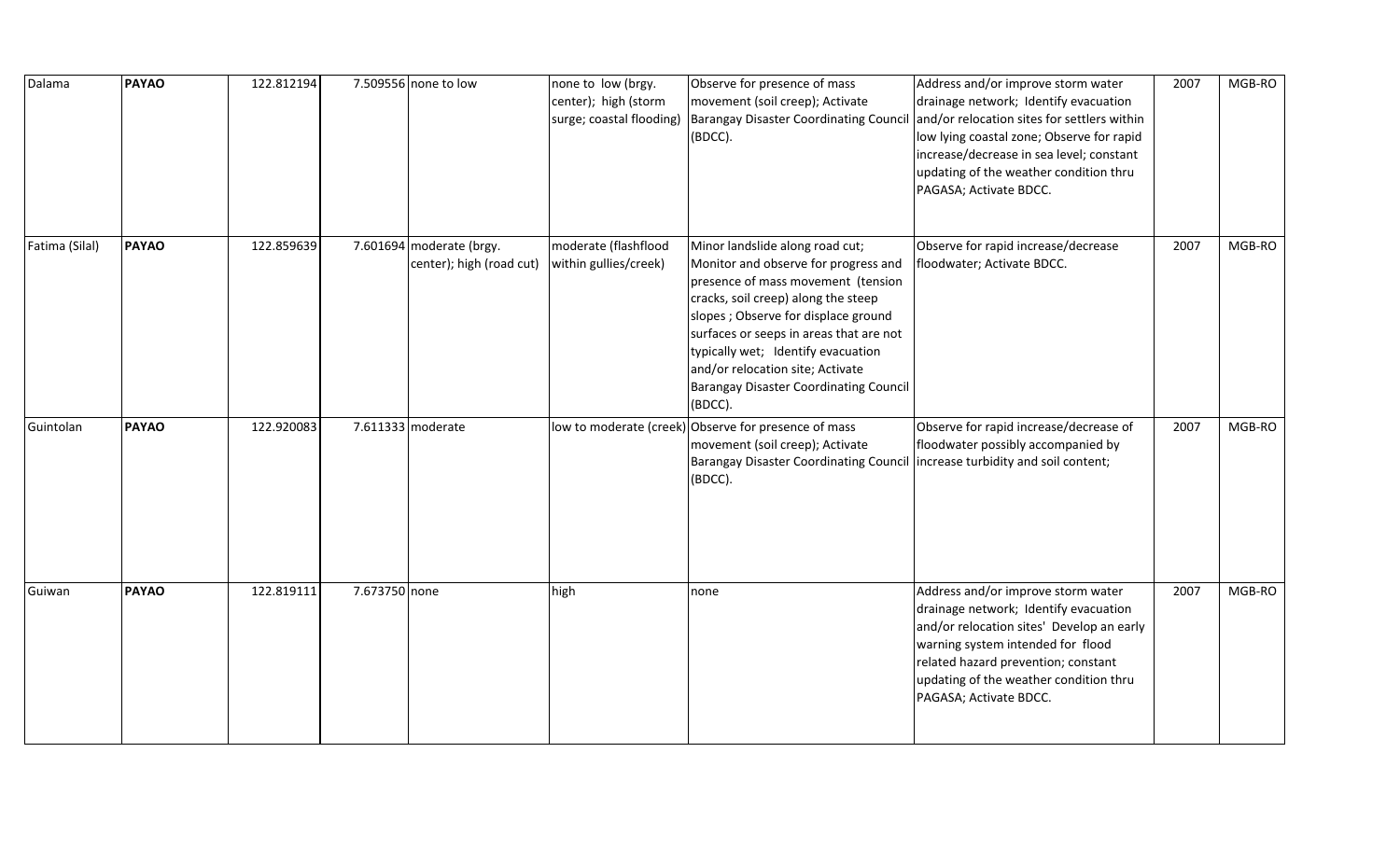| Katipunan | <b>PAYAO</b> | 122.829722 | 7.582861 low to moderate                                                                                                          | none to low (brgy.<br>center-localize<br>flooding); seasonally<br>low to moderate (gully<br>channels) | Observe for presence of mass<br>movement (soil creep); Activate<br>Barangay Disaster Coordinating Council<br>(BDCC).                                                                                                                                                                                                                    | Address and/or improve storm water<br>drainage network;                                                                                                                                                                                                                                                       | 2007 | MGB-RO |
|-----------|--------------|------------|-----------------------------------------------------------------------------------------------------------------------------------|-------------------------------------------------------------------------------------------------------|-----------------------------------------------------------------------------------------------------------------------------------------------------------------------------------------------------------------------------------------------------------------------------------------------------------------------------------------|---------------------------------------------------------------------------------------------------------------------------------------------------------------------------------------------------------------------------------------------------------------------------------------------------------------|------|--------|
| Kima      | <b>PAYAO</b> | 122.829694 | 7.617556 low (brgy. center);<br>moderate to high (steep within creek)<br>slopes; valley sides)                                    | moderate (flashflood                                                                                  | Monitor and observe for progress and<br>presence of mass movement (tension<br>cracks, soil creep) along the steep<br>slopes; Observe for displace ground<br>surfaces or seeps in areas that are not<br>typically wet; Identify evacuation<br>and/or relocation site; Activate<br>Barangay Disaster Coordinating Council BDCC<br>(BDCC). | Address and/or improve storm water<br>drainage network; Observe for rapid<br>increase/decrease in flood water level;<br>Identify evacuation and/or relocation<br>sites for settlers near the low lying<br>floodplain zone; constant updating of the<br>weather condition thru PAGASA. Activate                | 2007 | MGB-RO |
| Kulasian  | <b>PAYAO</b> | 122.836778 | 7.629694 none to low (brgy.<br>center) high (riverbank<br>scouring)                                                               | moderate (flashflood<br>within creek)                                                                 | Observe for and/or monitor for<br>presence of mass movement (tension<br>cracks; soil creep); Activate Barangay<br>Disaster Coordinating Council (BDCC).                                                                                                                                                                                 | Address and/or improve storm water<br>drainage network; Observe for rapid<br>increase/decrease in flood water level;<br>Identify evacuation and/or relocation<br>sites for settlers near the low lying<br>floodplain zone; constant updating of the<br>weather condition thru PAGASA. Activate<br><b>BDCC</b> | 2007 | MGB-RO |
| Kulisap   | <b>PAYAO</b> | 122.816944 | 7.588361 none to low (brgy.<br>center; marshland);<br>moderate to high (steep   flooding);<br>slopes; road cuts; valley<br>sides) | none to low (brgy.<br>center-localize                                                                 | Observe for and/or monitor for<br>presence of mass movement (tension<br>cracks; soil creep); Activate Barangay<br>Disaster Coordinating Council (BDCC).                                                                                                                                                                                 | Address and/or improve storm water<br>drainage network.                                                                                                                                                                                                                                                       | 2007 | MGB-RO |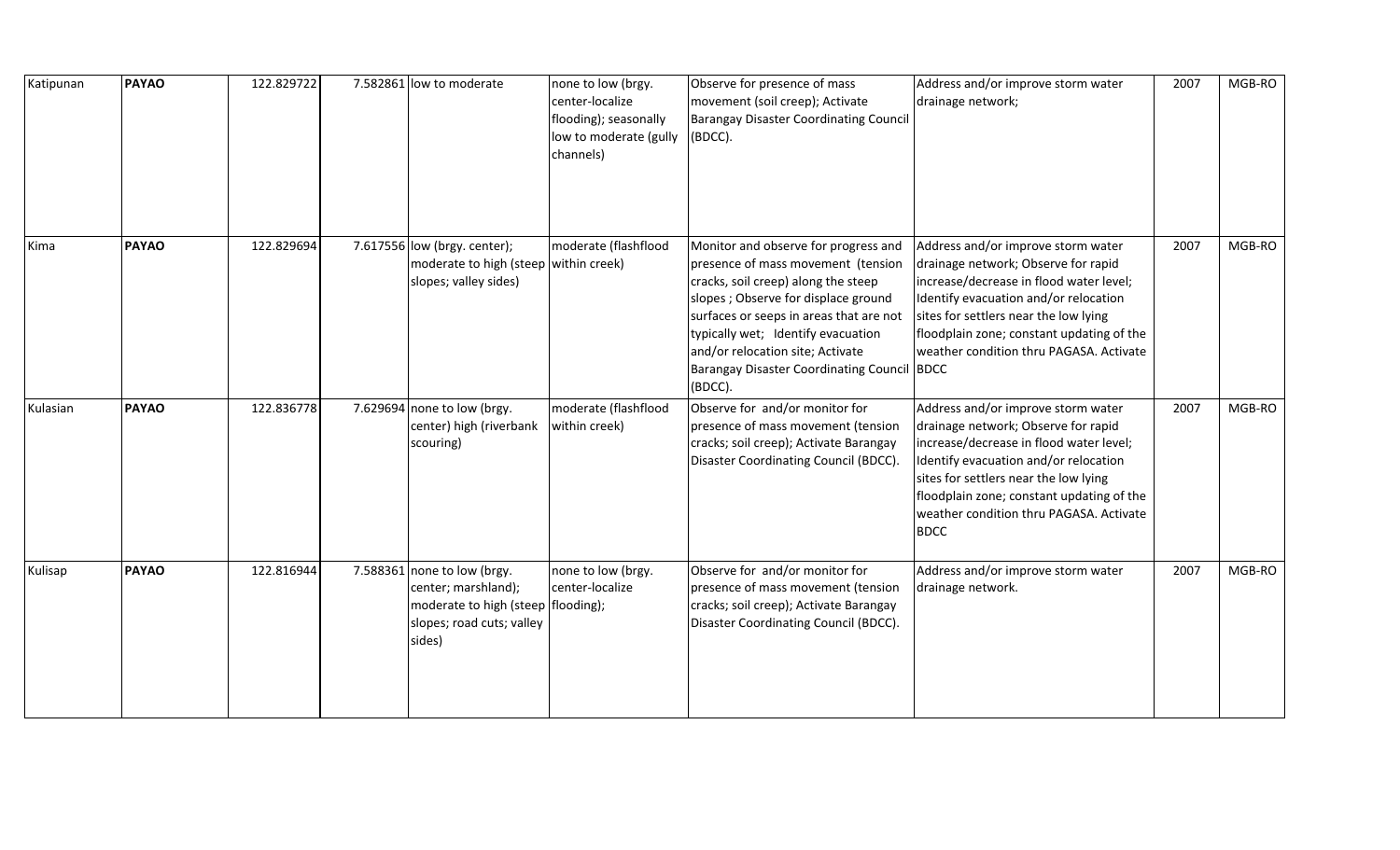| La Fortuna           | <b>PAYAO</b> | 122.872833 | 7.612917 low to moderate                                | none to low (brgy.<br>center-localize<br>flooding); low to<br>moderate (gully<br>channels)  | Observe for presence of mass<br>movement (tension cracks; soil<br>creep); Observe for displace ground<br>surfaces or seeps in areas that are not<br>typically wet; Activate Barangay<br>Disaster Coordinating Council (BDCC). | Address and/or improve storm water<br>drainage network;                                                                                                                                                                                                                                 | 2007 | MGB-RO |
|----------------------|--------------|------------|---------------------------------------------------------|---------------------------------------------------------------------------------------------|-------------------------------------------------------------------------------------------------------------------------------------------------------------------------------------------------------------------------------|-----------------------------------------------------------------------------------------------------------------------------------------------------------------------------------------------------------------------------------------------------------------------------------------|------|--------|
| Labatan              | <b>PAYAO</b> | 122.788917 | 7.515333 moderate (hill slope);<br>none (coastal plain) | none to low (brgy.<br>center-localize<br>flooding); high (storm<br>surge; coastal flooding) | Observe for and/or monitor for<br>presence of mass movement (soil<br>creep); Activate Barangay Disaster<br>Coordinating Council (BDCC).                                                                                       | Address and/or improve storm water<br>drainage network; Identify evacuation<br>and/or relocation sites for settlers within<br>low lying coastal zone; Observe for rapid<br>increase/decrease in sea level; constant<br>updating of the weather condition thru<br>PAGASA; Activate BDCC. | 2007 | MGB-RO |
| Mayabo               | <b>PAYAO</b> | 122.822306 | 7.498361 none to low                                    | none to low (brgy.<br>center-localize<br>flooding); high (storm<br>surge; coastal flooding) | Observe for presence of mass<br>movement (soil creep); Activate<br><b>Barangay Disaster Coordinating Counci</b><br>(BDCC).                                                                                                    | Address and/or improve storm water<br>drainage network; Identify evacuation<br>and/or relocation sites for settlers within<br>low lying coastal zone; Observe for rapid<br>increase/decrease in sea level; constant<br>updating of the weather condition thru<br>PAGASA; Activate BDCC. | 2007 | MGB-RO |
| Minundas             | <b>PAYAO</b> | 122.823333 | 7.469278 none to low                                    | none to low (brgy.<br>center-localize<br>flooding); high (storm<br>surge; coastal flooding) | Observe for presence of mass<br>movement (soil creep); Activate<br><b>Barangay Disaster Coordinating Counci</b><br>(BDCC).                                                                                                    | Address and/or improve storm water<br>drainage network; Identify evacuation<br>and/or relocation sites for settlers within<br>low lying coastal zone; Observe for rapid<br>increase/decrease in sea level; constant<br>updating of the weather condition thru<br>PAGASA; Activate BDCC. | 2007 | MGB-RO |
| <b>Mountain View</b> | <b>PAYAO</b> | 122.899889 | 7.634611 low to moderate                                | none to low (brgy.<br>center-localize flooding)                                             | Minor landslide along road cut;<br>Observe for and /or monitor for<br>presence of mass movement (soil<br>creep); Activate Barangay Disaster<br>Coordinating Council (BDCC).                                                   | Address and/or improve storm water<br>drainage network.                                                                                                                                                                                                                                 | 2007 | MGB-RO |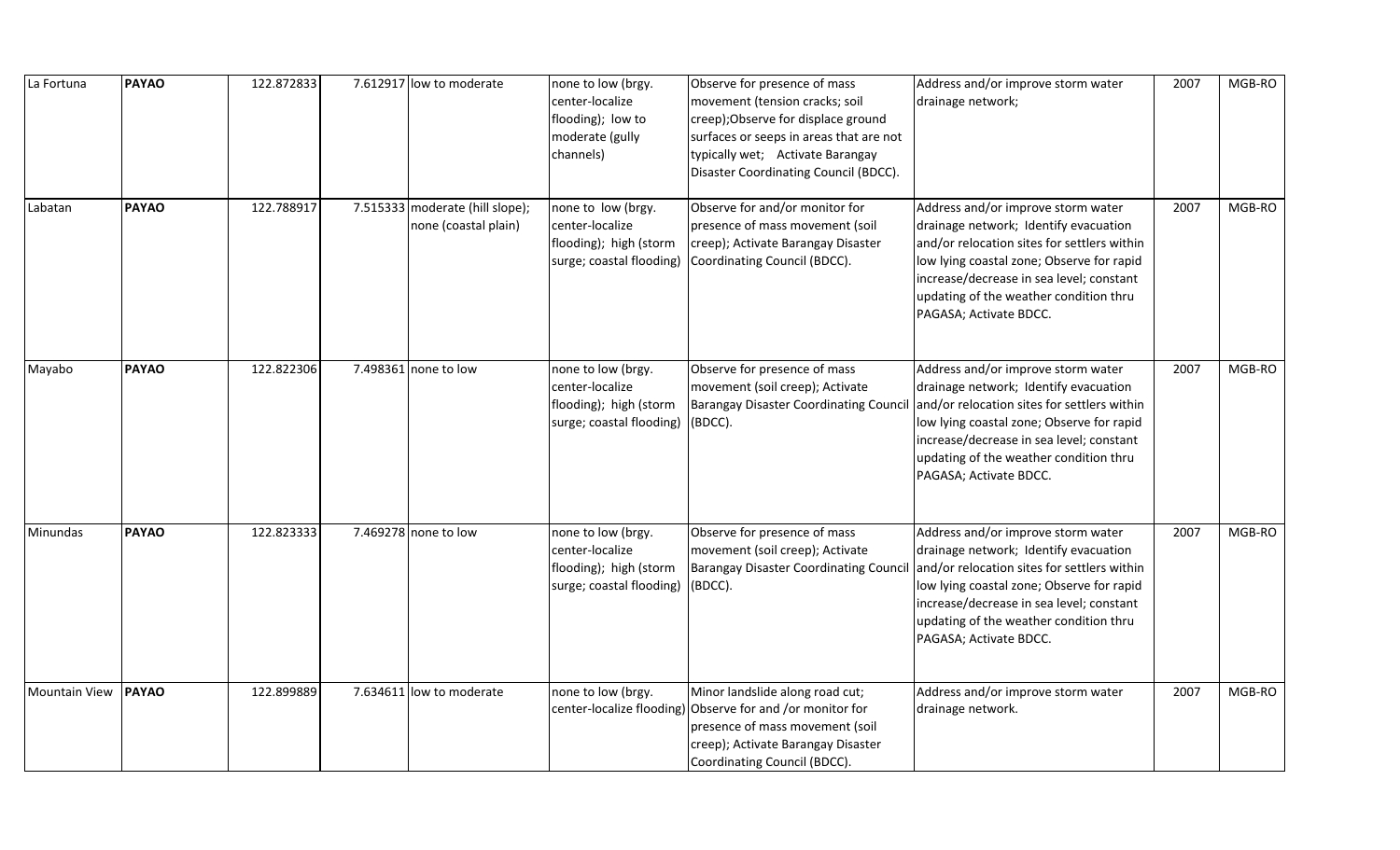| Nanan              | <b>PAYAO</b> | 122.886000 | 7.645250 low to moderate                          | none to seasonally low                | Observe for and /or monitor for                           | Address and/or improve storm water          | 2007 | MGB-RO |
|--------------------|--------------|------------|---------------------------------------------------|---------------------------------------|-----------------------------------------------------------|---------------------------------------------|------|--------|
|                    |              |            |                                                   | (localize flooding)                   | presence of mass movement (soil                           | drainage network.                           |      |        |
|                    |              |            |                                                   |                                       | creep); Activate Barangay Disaster                        |                                             |      |        |
|                    |              |            |                                                   |                                       | Coordinating Council (BDCC).                              |                                             |      |        |
| Poblacion          | <b>PAYAO</b> | 122.804333 | 7.591667 none to low (brgy.                       | none to low (brgy.<br>center-localize | Observe for and/or monitor for                            | Address and/or improve storm water          | 2007 | MGB-RO |
| (Payao)            |              |            | center); moderate to                              |                                       | presence of mass movement (tension                        | drainage network; Identify evacuation       |      |        |
|                    |              |            | high (steep slopes; road   flooding); high (storm |                                       | cracks; soil creep); Activate Barangay                    | and/or relocation sites for settlers within |      |        |
|                    |              |            | cuts; valley sides)                               | surge; coastal flooding)              | Disaster Coordinating Council (BDCC).                     | low lying coastal zone; Observe for rapid   |      |        |
|                    |              |            |                                                   |                                       |                                                           | increase/decrease in sea level; constant    |      |        |
|                    |              |            |                                                   |                                       |                                                           | updating of the weather condition thru      |      |        |
|                    |              |            |                                                   |                                       |                                                           | PAGASA; Activate BDCC.                      |      |        |
|                    |              |            |                                                   |                                       |                                                           |                                             |      |        |
| San Isidro         | <b>PAYAO</b> | 122.894361 | 7.599778 low to moderate                          | none to low (localize                 | Observe for and /or monitor for                           | Address and/or improve storm water          | 2007 | MGB-RO |
|                    |              |            |                                                   | flooding)                             | presence of mass movement (soil                           | drainage network.                           |      |        |
|                    |              |            |                                                   |                                       | creep); Activate Barangay Disaster                        |                                             |      |        |
|                    |              |            |                                                   |                                       | Coordinating Council (BDCC).                              |                                             |      |        |
| San Roque          | <b>PAYAO</b> | 122.805833 | 7.511417 none to low                              | none to low (brgy.                    | Observe for presence of mass                              | Address and/or improve storm water          | 2007 | MGB-RO |
|                    |              |            |                                                   | center-localize                       | movement (soil creep); Activate                           | drainage network; Identify evacuation       |      |        |
|                    |              |            |                                                   | flooding); high (storm                | <b>Barangay Disaster Coordinating Counci</b>              | and/or relocation sites for settlers within |      |        |
|                    |              |            |                                                   | surge; coastal flooding)              | (BDCC).                                                   | low lying coastal zone; Observe for rapid   |      |        |
|                    |              |            |                                                   |                                       |                                                           | increase/decrease in sea level; constant    |      |        |
|                    |              |            |                                                   |                                       |                                                           | updating of the weather condition thru      |      |        |
|                    |              |            |                                                   |                                       |                                                           | PAGASA; Activate BDCC.                      |      |        |
|                    |              |            |                                                   |                                       |                                                           |                                             |      |        |
| <b>San Vicente</b> | <b>PAYAO</b> | 122.891056 | 7.638194 low to moderate                          | none to low (brgy.                    | Observe for and /or monitor for                           | Address and/or improve storm water          | 2007 | MGB-RO |
|                    |              |            |                                                   |                                       | center-localize flooding) presence of mass movement (soil | drainage network.                           |      |        |
|                    |              |            |                                                   |                                       | creep); Activate Barangay Disaster                        |                                             |      |        |
|                    |              |            |                                                   |                                       | Coordinating Council (BDCC).                              |                                             |      |        |